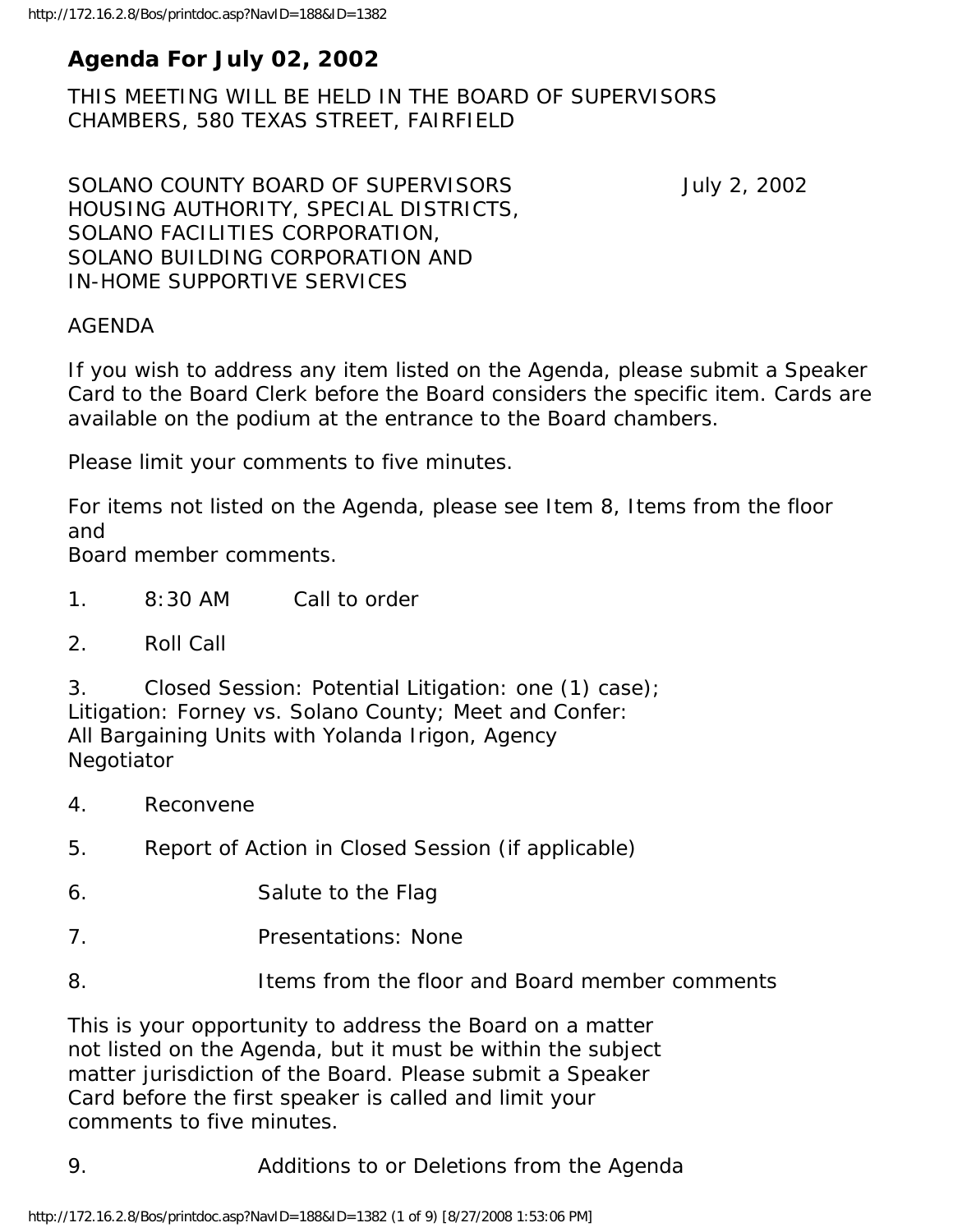- 10. Approval of the Agenda
- 11. Approval of Consent Calendar

The Board considers all matters listed under the Consent Calendar to be routine and will adopt them in one motion. There will be no discussion on these items before the Board votes on the motion unless Board members, staff or the public request specific items be discussed and/or removed from the Consent Calendar. If you wish to address specific items on the Consent Calendar, please submit a Speaker Card before the Board takes action on the Consent Calendar and appropriately limit your comments to five minutes.

#### CONSENT CALENDAR

#### GENERAL GOVERNMENT

12. Clerk of the Board of Supervisors: Approval of Minutes: Board of Supervisors June 11, 2002 and Rural North Vacaville Water District June 11, 2002

13. County Administrator's Office:

Authorize the County Administrator to submit an application for the FY 2002 Local Law Enforcement Block Grant for the U.S. Department of Justice in the amount of \$135,000

14. General Services:

A) Authorize the General Services Department to negotiate lease terms for temporary relocation of County departments currently located on the construction site of the Solano County Government Center (first year lease costs not to exceed \$456,000 paid from Project budget)

B) Set date for a noticed/published hearing to consider adopting a resolution confirming delinquent garbage accounts in the unincorporated areas of Vallejo, approving a \$50 lien processing fee and authorizing the processing of real property liens to collect the unpaid charges

Suggested date for noticed/published hearing: August 6, 2002 at 9:00 a.m.

15. Human Resources:

A) Adoption of a resolution amending the Alphabetical Listing of Classes and Salaries to add the new classification of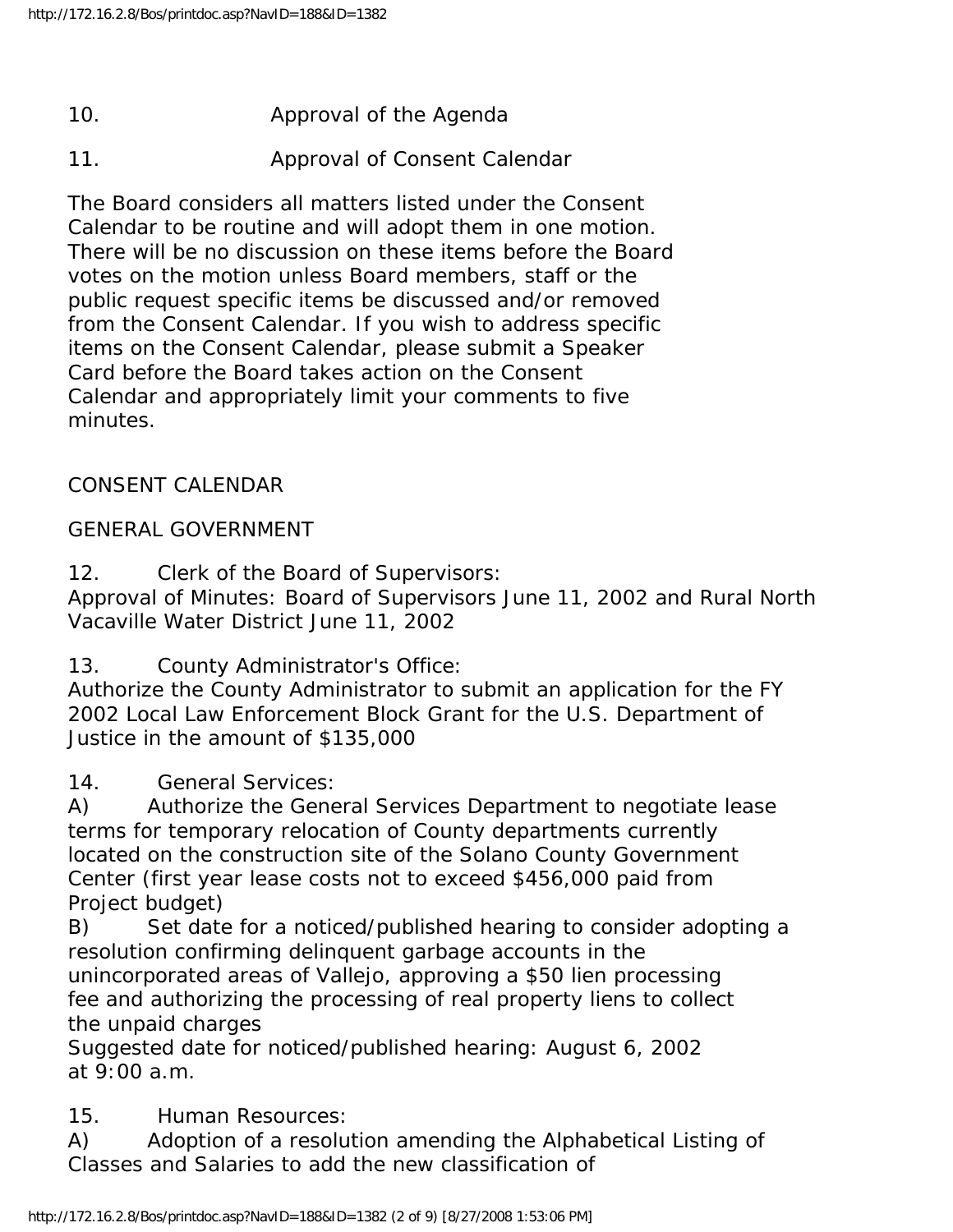Agriculture/Weights and Measures Aide, Unit 7, with an approximate monthly salary of \$1959 - \$2381 (no financial impact – no allocations assigned to department)

B) Adoption of a resolution amending the Alphabetical Listing of Classes and Salaries to reflect a monthly salary of approximately \$2884 - \$3541 for the allocation of Election Coordinator; \$3072 - \$3771 for the allocation of Election Program Supervisor; adoption of a resolution amending the Allocation List to add 2.0 FTE Election Coordinators and delete 1.0 FTE Administrative Secretary; one (1) Election Technician I and add one (1) FTE Election Program Supervisor and delete one (1.0) FTE Office Supervisor

## HEALTH AND SOCIAL SERVICES:

16. Health and Social Services:

A) Approval to submit a grant proposal to the California Center for Research on Women and Families at the Public Health Institute to receive grant funding for a two-year period in the amount of \$50,000 per year to provide training for increased coordination of CalWORKs and Child Welfare Services programs for at-risk families

B) Approval of an amendment in the amount of \$19,249 to the Napa Solano Health Project agreement increasing the total funding to be received to \$240,479 for FY 2001/02 for provisions of case management, housing, nutrition and transportation services to people with HIV/AIDS

CRIMINAL JUSTICE: None

### LAND USE/TRANSPORTATION

17. Transportation:

Authorize the Transportation Director to advertise for bids for the replacement of the fuel tanks at the Vacaville Corporation Yard; authorize the County Administrator to award and execute a contract with the lowest responsible bidder (estimated project cost of \$90,000 funded from FY2002/03 Road Fund)

### OTHER: None

### 18. Agriculture:

Authorize the County Administrator to continue an agreement with Balzac Communications, Inc., for the Glassy-Winged Sharpshooter Public Awareness Program for the period July 1, 2002 through August 31, 2002,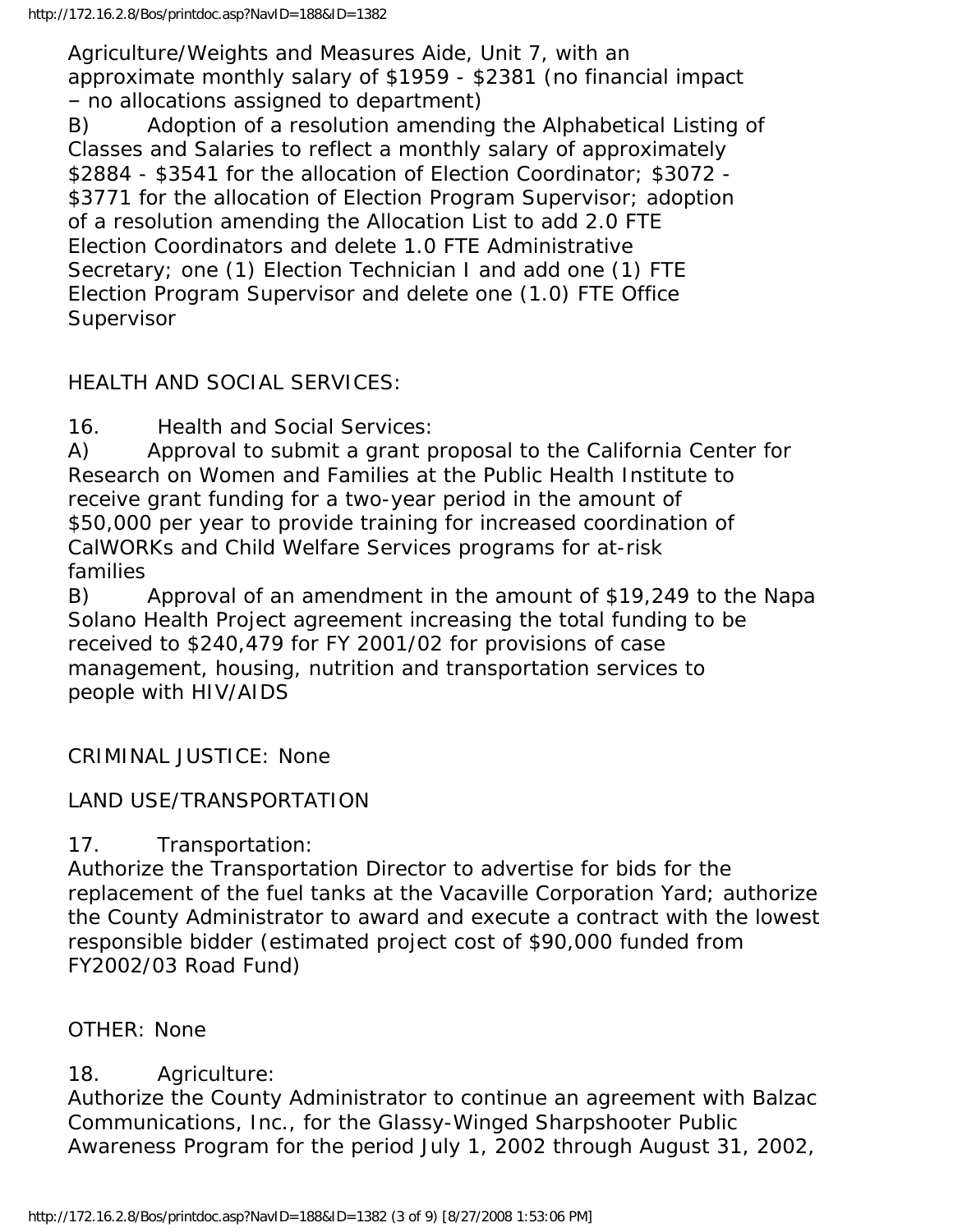in an amount not to exceed \$4,400 (funding included in FY 2002/03 Budget and will be reimbursed by the State)

SPECIAL DISTRICTS GOVERNED BY THE BOARD OF SUPERVISORS:

East Vallejo Fire Protection District

19. County Administrator's Office:

Authorize the Chairman of the Board of Supervisors to execute the audit package agreement letter for the fiscal years ending June 30, 2001 and June 30, 2002

### SCHEDULED CALENDAR

20. Rescheduled Consent Items: (Items pulled from Consent Calendar above)

- $(A)$   $E)$
- $(B)$   $F)$
- $(C)$   $(G)$
- $D)$  H)

### GENERAL GOVERNMENT

21. County Administrator:

A) Receive status report on legislation of importance to Solano County and take action as recommended

B) Consider approval of a Project Labor Agreement (PLA) between the County, the Napa-Solano Building Trades Council and individual labor unions for the construction of the new Solano County Government Center

### HEALTH AND SOCIAL SERVICES

22. Health and Social Services:

A) Consider accepting a five-year Comprehensive Drug Court Implementation Grant award in the amount of \$478,531 from the State Department of Alcohol and Drug Programs; approval of an agreement with the Leaders in Community Alternatives, Inc. in the amount of \$132,798 for the period of July 1, 2002 through June 30, 2003 to provide Family Drug Court Services; authorize the Chairman to sign the agreement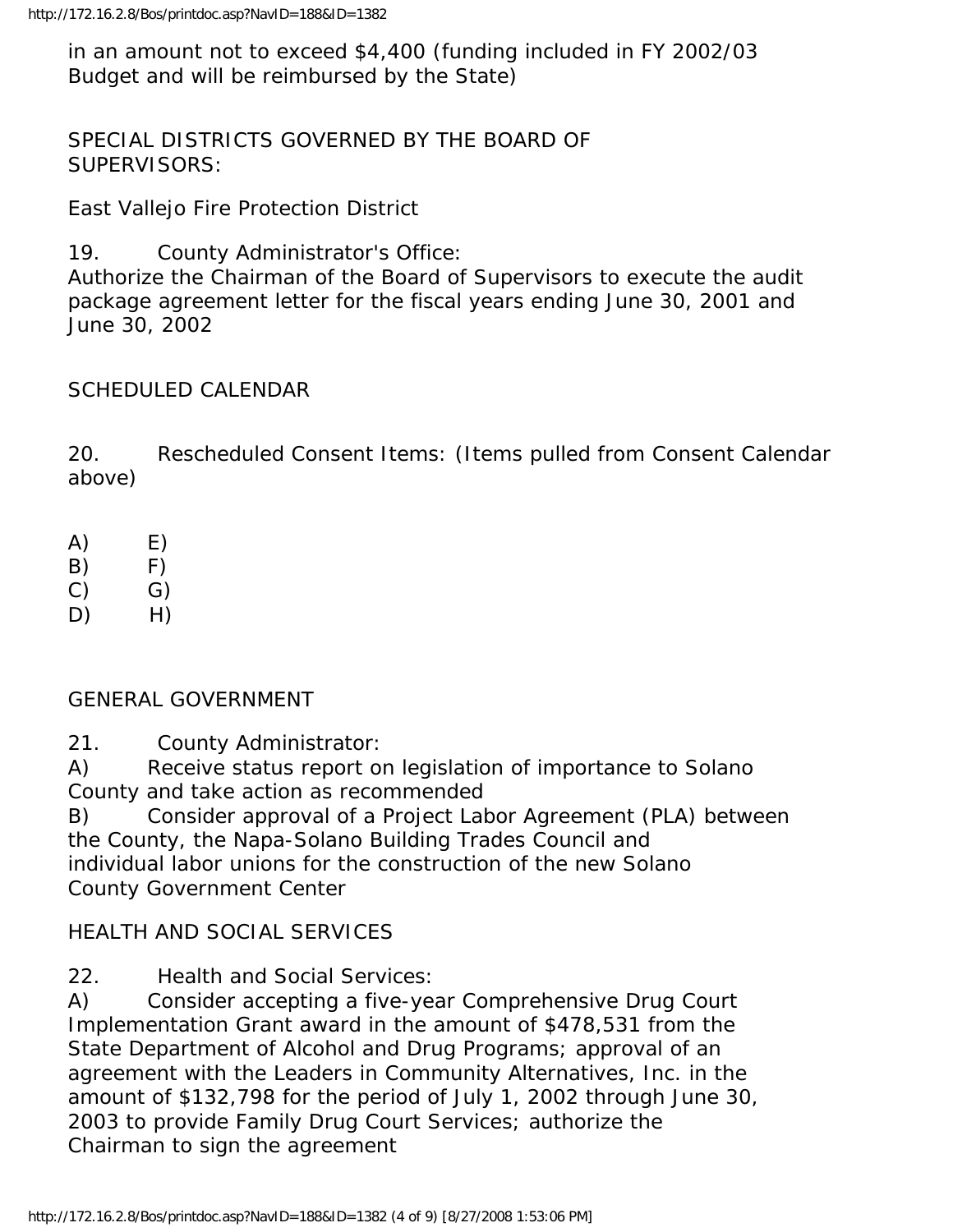B) Receive a report on Children's Mental Health and the Early Periodic Screening Diagnosis and Treatment (EPSDT) Program; consider the recommendation to continue to expand the EPSDT Program by reinvesting EPSDT reimbursements of prior years' expenditures

23. Solano County Children's Network:

A) Consider approval of a three year plan (FY2003-2005) for promoting the Safe and Stable Families Program; designate the Health and Social Services Department as the lead agency in administering the funds

B) Consider approval of a three year plan for allocation of Child Abuse Prevention, Intervention and Treatment (CAPIT) and Community-Based Family Resource and Support (CBFRS) Funds; designate the Health and Social Services Department as the lead agency in administering the funds

CRIMINAL JUSTICE:

24. Fouts Springs Youth Facility:

Acknowledge notice given by the California Youth Authority of the cancellation of Solano County's contract with them to provide the Northern California Drug Treatment Program located at Fouts Springs; consider authorizing Fouts Springs to schedule staff in a three (3) day work pattern where appropriate; authorize Fouts Springs to layoff as many as five (5) FTE staff

LAND USE/TRANSPORTATION

25. Transportation:

A) Consider approval of the Solano Transportation Improvement Authority's draft Transportation Expenditure Plan

B) Conduct a noticed/published hearing to consider adoption of two Resolutions of Necessity to condemn properties needed for road improvement projects on Old Davis Road and Runge Road (4/5 vote required)

C) Consider adoption of a resolution authorizing the Director of Transportation to purchase rights of way for road purposes on Pleasants Valley Road (continued from June 25, 2002)

D) Conduct a noticed/published hearing to consider adoption of twenty Resolutions of Necessity to condemn properties needed for safety improvements to be constructed on Pleasants Valley Road (4/5 vote required)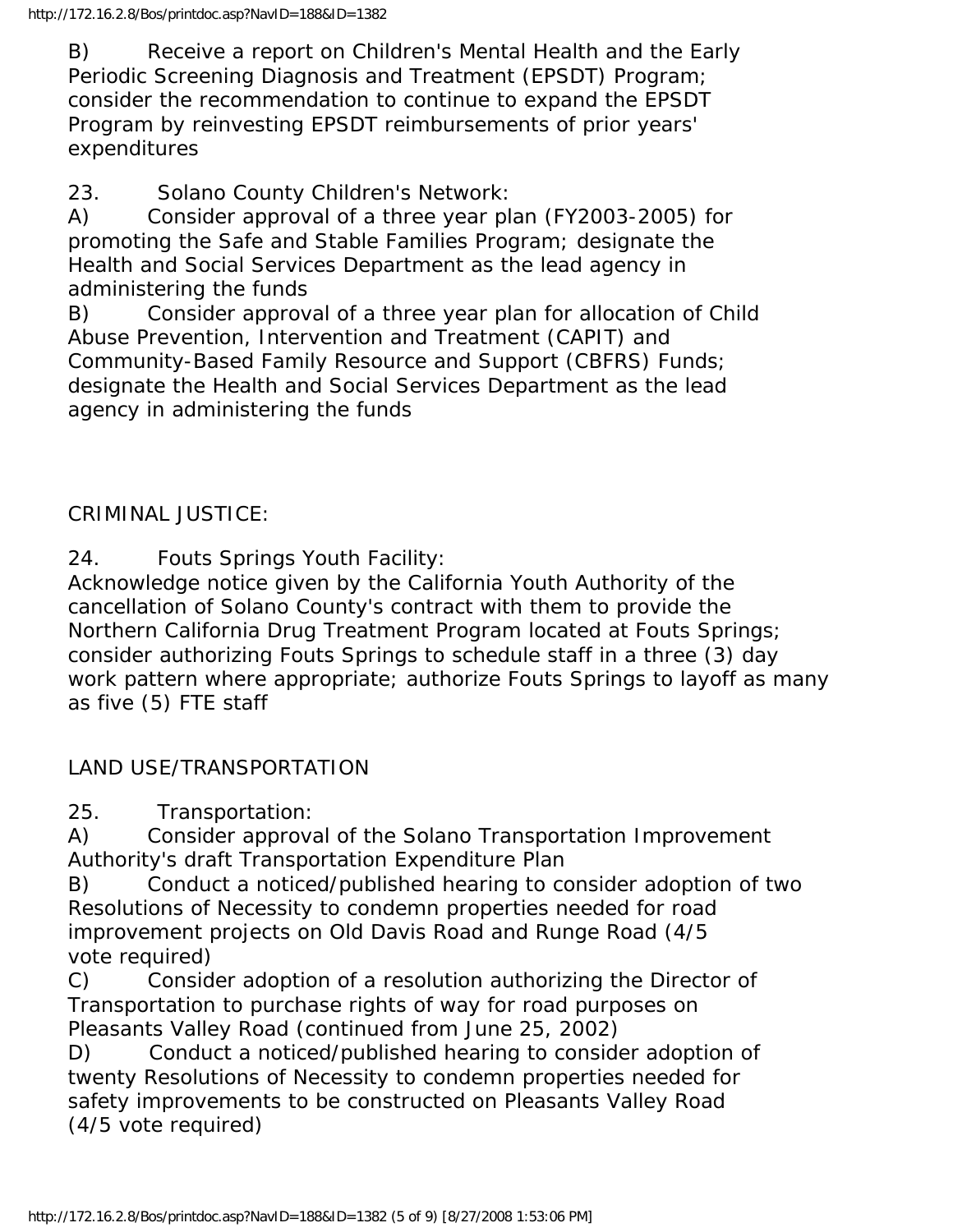#### **OTHER**

26. Agriculture/UC Cooperative Extension/Environmental Management: Receive an update on the activities of the Agricultural Advisory Committee; consider approval of a recommendation from the Committee to conduct an Agricultural Tour on September 20, 2002

#### MISCELLANEOUS ITEMS

27. Appointments/Resignations to Boards and Commissions: None

28. Adjourn: to Solano County FY2002/03 Budget Hearings, 9:00 a.m., July 8, 2002

#### MEETING CALENDAR

7/3 9:30 a.m. BAAQMD, 939 Ellis St., Fan Francisco 7/3 Noon Children's Network, Solano County Health and Social Services, 2101 Courage Dr., FF 7/3 1:30 p.m. ABAG Regional Planning Comm. 7/8 9:00 a.m. Solano County Budget Hearings, Board Chambers, 580 Texas St., FF 7/9 12:00 p.m. Solano Partnership Against Violence, 1735 Enterprise Dr., Bldg. 3, FF 7/9 4:00 p.m. Maternal, Child, and Adolescent Health Advisory Board, 1735 Enterprise Dr., Bldg. 3, Gain Conf. Rm., FF 7/10 6:30 p.m. SIDS Advisory Committee, 300 Hospital Dr., Basement Classrooms, Vallejo 7/10 6:00 p.m. Solano Transportation Authority, 333 Sunset Ave, Suite 230, Suisun 7/10 9:00 a.m. Yolo-Solano Air Quality Management District, 1947 Galileo Court, Suite 103, Davis 7/10 6:15 p.m. Solano County Fair Board of Directors, Administration Building, Solano County Fairgrounds, Vallejo 7/10 6:00 p.m. Alcohol and Drug Advisory Board, 1735 Enterprise Dr., Bldg. 3, Conf. Rm. 1, FF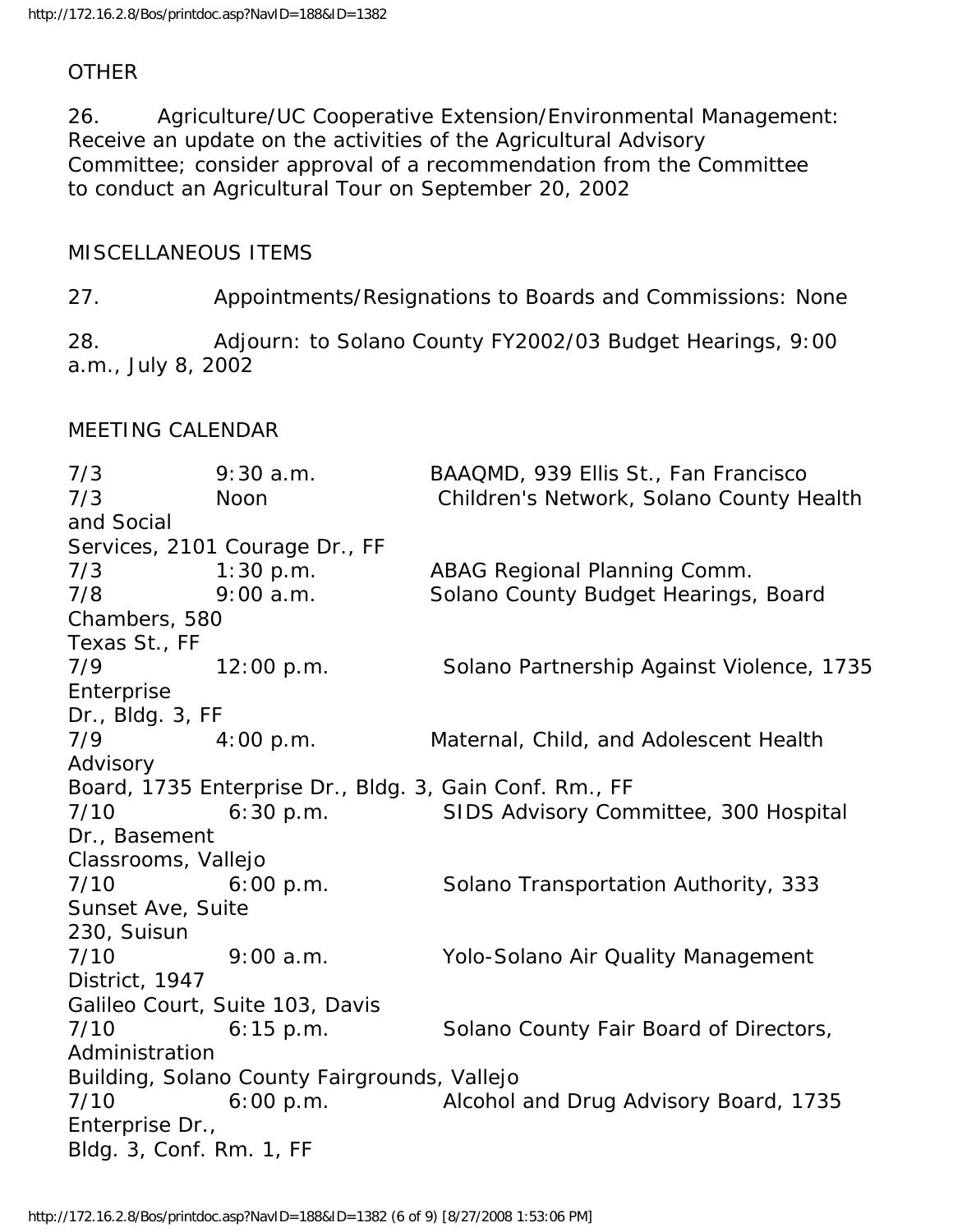7/11 1:30 p.m. Emergency Medical Care Committee, 1735 Enterprise Dr., Bldg. 3, Conf. Rm 1, FF 7/11 6:30 p.m. Solano County Aviation Advisory Commission/Airport Land Use Commission, Nut Tree Airport, Vacaville 7/11 7:00 p.m. Solano County Water Agency, 508 Elmira Rd., Vacaville 7/12 9:00 a.m. Local Task Force for Integrated Waste Management, Fairfield-Suisun Sewer District Office, 1010 Chadbourne Rd., Suisun 7/15 12:00 p.m. Child Abuse Prevention Council, Solano County Office of Education, Waterman Room, 5100 Business Center Dr., FF 7/16 6:00 p.m. Local Mental Health Board, 1745 Enterprise Dr., Bldg. 2, 2nd Floor, Green Conf. Rm., FF 7/17 9:30 a.m. BAAQMD 939 Ellis St., San Francisco 7/17 2:00 p.m. Health & Social Services Subcommittee, Board of Supervisors Chambers, 580 Texas St., FF 7/18 4:00 p.m. Solano County Equal Employment Opportunity Committee, 580 Texas St.,Third Floor CAO Conference Room, FF 7/18 10:00 a.m. Solano County Zoning Administrator, Environmental Management, 601 Texas St., FF 7/18 1:00 p.m. BCDC, MetroCenter, 101 Eighth St., Oakland 7/18 4:30 p.m. Solano County Community Action Agency Advisory Board, 320 Campus Lane, Suisun 7/18 7:00 p.m. Solano County Planning Commission, Board of Supervisors Chambers, 580 Texas St., FF 7/18 7:30 p.m. ABAG Executive Board, Joseph P. Bort **Metrocenter** Auditorium, 101 - 8th St., Oakland 7/19 8:00 a.m. Workforce Investment Board of Solano County, Solano Office of Education, 5100 Business Center Dr., FF 7/23 5:30 p.m. Vallejo Sanitation and Flood Control, 555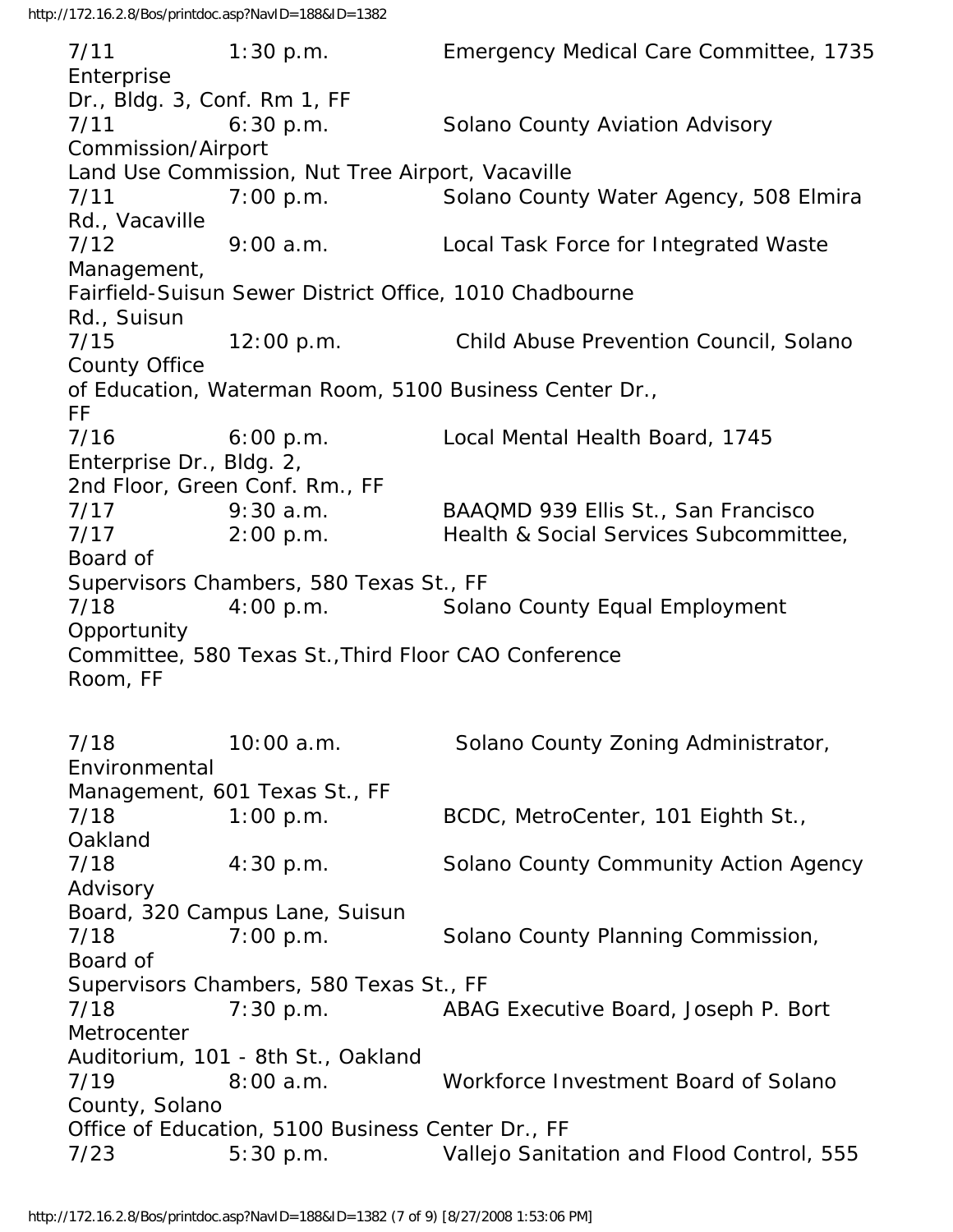Santa Clara St., Vallejo 7/25 2:00 p.m. Solano County Child Care Planning Council, Childrens Network, 2320 Courage Dr., Ste. 107, Fairfield 8/1 10:00 a.m. Solano County Zoning Administrator, Environmental Management, 601 Texas St., FF 8/1 1:00 p.m. BCDC, S.F. Downtown Center, 425 Market St., San Francisco 8/1 7:00 p.m. Solano County Planning Commission, Board of Supervisors Chambers, 580 Texas St., FF 8/6 9:00 a.m. Board of Supervisors, 580 Texas St., FF 8/7 9:30 a.m. BAAQMD, 939 Ellis St., Fan Francisco 8/7 Noon Children's Network, Solano County Health and Social Services, 2101 Courage Dr., FF 8/7 1:30 p.m. ABAG Regional Planning Comm. 8/8 1:30 p.m. Emergency Medical Care Committee, 1735 Enterprise Dr., Bldg. 3, Conf. Rm 1, FF 8/8 6:30 p.m. Solano County Aviation Advisory Commission/Airport Land Use Commission, Nut Tree Airport, Vacaville 8/8 7:00 p.m. Solano County Water Agency, 508 Elmira Rd., Vacaville 8/9 9:00 a.m. Local Task Force for Integrated Waste Management, Fairfield-Suisun Sewer District Office, 1010 Chadbourne Rd., Suisun 8/13 9:00 a.m. Board of Supervisors, 580 Texas St., FF 8/13 2:00 p.m. Solano Partnership Against Violence, 1735 Enterprise Dr., Bldg. 3, FF 8/13 :00 p.m. Maternal, Child, and Adolescent Health Advisory Board, 1735 Enterprise Dr., Bldg. 3, Gain Conf. Rm., FF 8/14 6:30 p.m. SIDS Advisory Committee, 300 Hospital Dr., Basement Classrooms, Vallejo 8/14 6:00 p.m. Solano Transportation Authority, 333 Sunset Ave, Suite 230, Suisun 8/14 9:00 a.m. Yolo-Solano Air Quality Management District, 1947